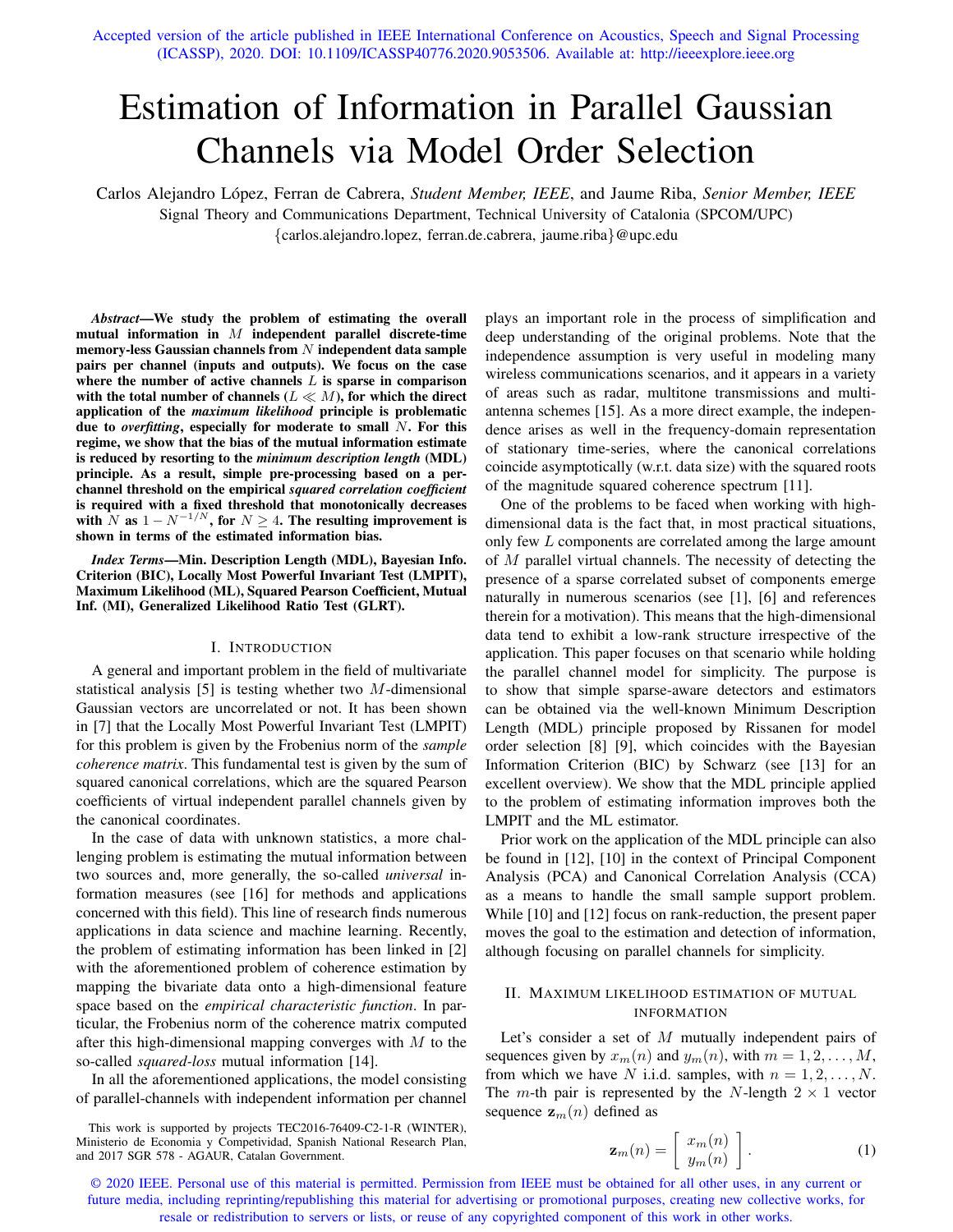In the case of zero-mean Gaussian signals, the mutual information of the  $m$ -th pair is given by

$$
I(x_m; y_m) = -\frac{1}{2} \ln \det \mathbf{C}_m,
$$
 (2)

where  $\mathbf{C}_m$  is the coherence matrix associated to the m-th channel defined as

$$
\mathbf{C}_m = \mathbf{D}_m^{-1/2} \mathbf{R}_m \mathbf{D}_m^{-1/2},\tag{3}
$$

and matrices

$$
\mathbf{R}_m = E\left[\mathbf{z}_m(n)\mathbf{z}_m^T(n)\right]
$$
 (4)

$$
\mathbf{D}_m = \text{diag}(\mathbf{R}_m) = \begin{bmatrix} v_{x,m} & 0\\ 0 & v_{y,m} \end{bmatrix}
$$
 (5)

are, respectively, the  $2 \times 2$  autocorrelation matrix and a diagonal matrix containing the two, non-zero variances. Note that

$$
\mathbf{C}_m = \left[ \begin{array}{cc} 1 & \rho_m \\ \rho_m & 1 \end{array} \right],\tag{6}
$$

where  $\rho_m$  (with  $-1 < \rho_m < 1$ ) is the Pearson coefficient associated to signals  $x_m(n)$  and  $y_m(n)$ . It is clear that the mutual information  $I(x_m; y_m)$  depends solely on three free parameters, namely  $v_{x,m}$ ,  $v_{y,m}$  and  $r_{xy,m}$ , being  $r_{xy,m}$  the cross correlation between  $x_m$  and  $y_m$ . We can relate these three parameters as

$$
\rho_m = \frac{r_{xy,m}}{\sqrt{v_{x,m}v_{y,m}}}.\tag{7}
$$

As the pairs are independent, the overall mutual information is given by the sum of pairwise mutual information values:

$$
I(\mathbf{x}; \mathbf{y}) = \sum_{m \in \mathcal{S}_M} I(x_m; y_m) = -\frac{1}{2} \sum_{m \in \mathcal{S}_M} \ln(1 - \rho_m^2) \quad (8)
$$

with  $S_M = \{1 : M\}.$ 

The objective is estimating  $I(x; y)$  from the available data under the prior knowledge that some of them provide no information, that is, it exists some finite  $L \leq M$  such that  $\rho_m = 0$  for  $m \notin \mathcal{S}_L$ , where  $\mathcal{S}_L$  is a set of integers indexing the active channels, with cardinality  $|\mathcal{S}_L| = L$ . From the above exposition, it is clear that we are in front of a parametric formulation of the problem of mutual information estimation. Effectively, the finite number of (continuous) parameters of the problem is equal to  $3L$ , and L is also a (discrete) parameter to be estimated from the data (the model order).

We want to obtain consistency of the resulting estimate as both  $N \to \infty$  and  $M \to \infty$ . To this end, the model order selection of  $L \leq M$  is mandatory in order to avoid an uncontrolled number of parameters to be estimated, which would prevent from achieving the desired consistency due to overfitting.

The ML estimation of  $\mathbf{R}_m$  can be formulated as follows. The log-likelihood function associated to the overall multichannel data staked at the columns of **X**, **Y** and  $\mathbf{Z}_m$ , and conditioned to the complete set  $\{R_m\}_{m \in S_M}$ , is given by:

$$
\ln p(\mathbf{X}; \mathbf{Y} | \{\mathbf{R}_m\}_{m \in \mathcal{S}_M}) = \sum_{m \in \mathcal{S}_M} \ln p(\mathbf{Z}_m | \mathbf{R}_m), \quad (9)
$$

where the log-likelihood function associated to the  $m$ -th channel is:

$$
\ln p(\mathbf{Z}_m|\mathbf{R}_m) = -\frac{1}{2} \sum_{n=1}^N \bigl( \ln \left( 2\pi \det \mathbf{R}_m \right) + \mathbf{z}_m^T(n) \mathbf{R}_m^{-1} \mathbf{z}_m(n) \bigr) .
$$
\n(10)

Equivalently:

$$
\ln p(\mathbf{Z}_m|\mathbf{R}_m) = -\frac{N}{2} \left( \ln \left( 2\pi \det \mathbf{R}_m \right) + \text{tr}(\mathbf{R}_m^{-1} \hat{\mathbf{R}}_m) \right),\tag{11}
$$

where  $\mathbf{R}_m$ , for  $m \in S_L$ , is the per-channel sample covariance matrix:

$$
\hat{\mathbf{R}}_m = \frac{1}{N} \mathbf{Z}_m \mathbf{Z}_m^T, \tag{12}
$$

which is known [4] to be the maximizer of  $\ln p(\mathbf{Z}_m|\mathbf{R}_m)$  with respect to  $\mathbf{R}_m$  (that is, the sample covariance matrix is the ML estimate of the covariance matrix for Gaussian signals). For  $m \notin S_L$ , however, the ML estimate of  $\mathbf{R}_m$  is

$$
\hat{\mathbf{R}}_m = \frac{1}{N} \text{diag}(\mathbf{Z}_m \mathbf{Z}_m^T) = \hat{\mathbf{D}}_m \tag{13}
$$

as we have the prior-knowledge that  $\rho_m = 0$ , although nothing is known about the variances. Substituting the ML estimates on the log-likelihood function yields the log-likelihood function conditioned only to the active set knowledge:

$$
\ln p(\mathbf{X}; \mathbf{Y} | \mathcal{S}_L) =
$$

$$
-\frac{N}{2} \left( \sum_{m \in \mathcal{S}_L} \ln \left( 2\pi \det \hat{\mathbf{R}}_m \right) + 2 \sum_{m \in \mathcal{S}_L} \text{tr}(\hat{\mathbf{R}}_m^{-1} \hat{\mathbf{R}}_m)
$$

$$
+ \sum_{m \notin \mathcal{S}_L} \ln \left( 2\pi \det \hat{\mathbf{D}}_m \right) + \sum_{m \notin \mathcal{S}_L} \text{tr}(\hat{\mathbf{D}}_m^{-1} \hat{\mathbf{R}}_m) \right). \tag{14}
$$

Note that

$$
\operatorname{tr}(\hat{\mathbf{R}}_m^{-1}\hat{\mathbf{R}}_m) = \operatorname{tr}(\mathbf{I}_2) = 2,\tag{15}
$$

and

$$
\operatorname{tr}(\hat{\mathbf{D}}_m^{-1}\hat{\mathbf{R}}_m) = \operatorname{tr}(\hat{\mathbf{D}}_m^{-1/2}\hat{\mathbf{R}}_m\hat{\mathbf{D}}_m^{-1/2}) = \operatorname{tr}(\mathbf{C}_m) = 2. \tag{16}
$$

Therefore, we have

$$
\ln p(\mathbf{X}; \mathbf{Y} | \mathcal{S}_L) = -\frac{N}{2} \left( \sum_{m \in \mathcal{S}_L} \ln \left( 2\pi \det \hat{\mathbf{R}}_m \right) + 2L + \sum_{m \notin \mathcal{S}_L} \ln \left( 2\pi \det \hat{\mathbf{D}}_m \right) + 2(M - L) \right)
$$
(17)

$$
= -\frac{N}{2} \left( \sum_{m \in S_L} \ln \left( 2\pi \det \hat{\mathbf{R}}_m \right) + \sum_{m \notin S_L} \ln \left( 2\pi \det \hat{\mathbf{D}}_m \right) + 2M \right)
$$
(18)

$$
= -\frac{N}{2} \left( \sum_{m \in \mathcal{S}_L} \ln \det \hat{\mathbf{R}}_m + \sum_{m \notin \mathcal{S}_L} \ln \det \hat{\mathbf{D}}_m + c \right), \quad (19)
$$

where  $c = (2 + \ln(2\pi)) M$ . Since  $\det \mathbf{R}_m = \det(\mathbf{D}_m \mathbf{C}_m)$ , then

$$
\ln p(\mathbf{X}; \mathbf{Y} | \mathcal{S}_L) = -\frac{N}{2} \left( \sum_{m \in \mathcal{S}_L} \ln \det(\hat{\mathbf{D}}_m \hat{\mathbf{C}}_m) + \right)
$$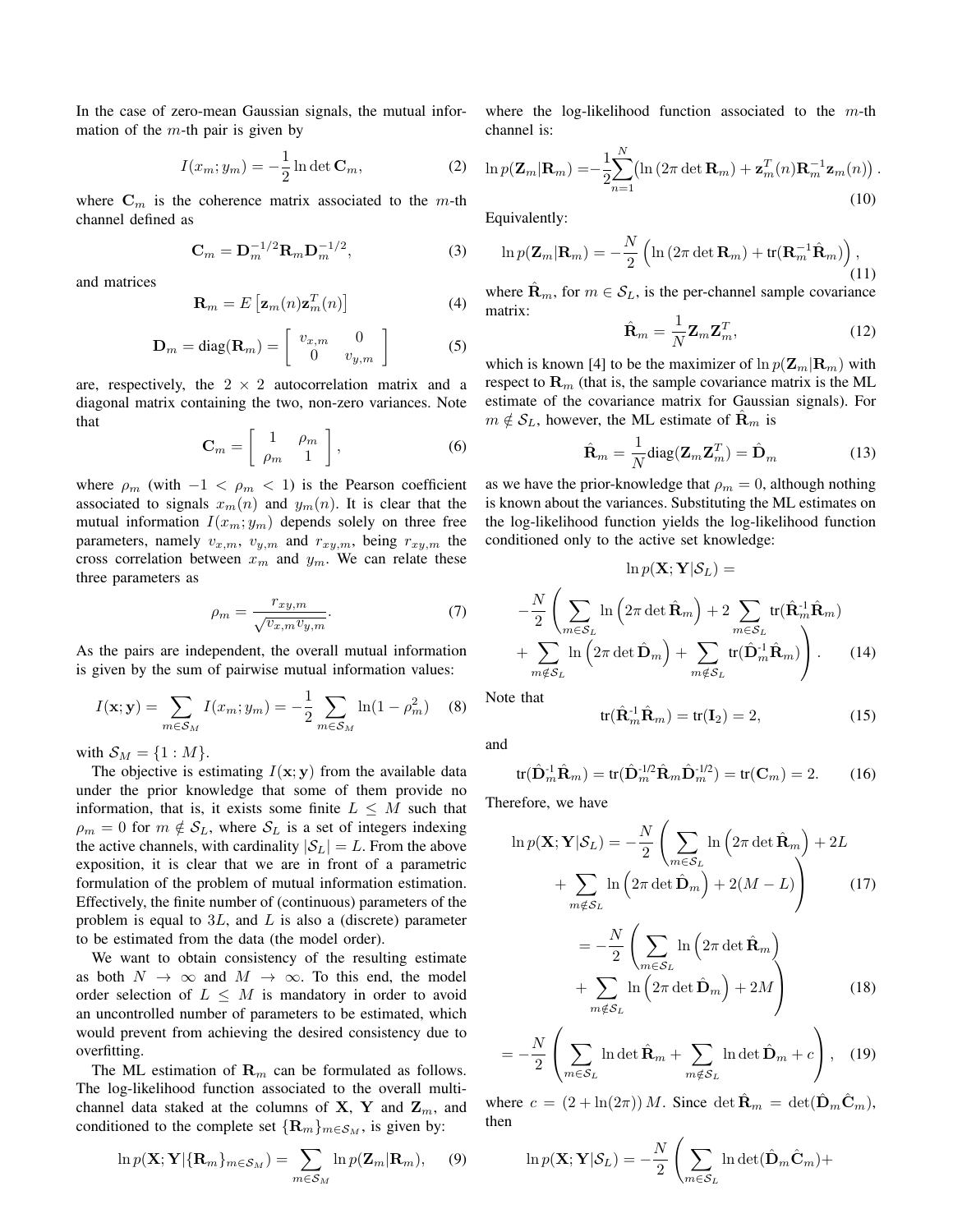$$
+\sum_{m \notin \mathcal{S}_L} \ln \det \hat{\mathbf{D}}_m + c\Bigg)
$$
 (20)

$$
= -\frac{N}{2} \left( \sum_{m \in S_L} \ln \det \hat{\mathbf{D}}_m + \sum_{m \in S_L} \ln \det \hat{\mathbf{C}}_m + \sum_{m \notin S_L} \ln \det \hat{\mathbf{D}}_m + c \right)
$$
(21)

$$
= -\frac{N}{2} \left( \sum_{m \in \mathcal{S}_M} \ln \det \hat{\mathbf{D}}_m + \sum_{m \in \mathcal{S}_L} \ln \det \hat{\mathbf{C}}_m + c \right). \quad (22)
$$

Note that the positivity of  $\det \hat{D}_m$  in (22) is ensured with probability 1 because we consider non-null variances, and the positivity of det  $\tilde{\mathbf{C}}_m$  is ensured with probability 1 as a result of the Schwarz inequality and the fact that  $0 \leq \hat{\rho}_m^2 < 1$ . Ignoring additive constants that do not depend on the unknown order L, we have:

$$
-\ln p(\mathbf{X}; \mathbf{Y} | \mathcal{S}_L) = \frac{N}{2} \sum_{m \in \mathcal{S}_L} \ln \det \hat{\mathbf{C}}_m + \text{const.}
$$
 (23)

Finally, and more clearly,

$$
-\ln p(\mathbf{X}; \mathbf{Y} | \mathcal{S}_L) = -N \hat{I}_{ML}(\mathbf{x}; \mathbf{y} | \mathcal{S}_L) + \text{const}, \qquad (24)
$$

where, in view of (8) and from the invariance property of ML,

$$
\hat{I}_{ML}(\mathbf{x}; \mathbf{y} | \mathcal{S}_L) = -\frac{1}{2} \sum_{m \in \mathcal{S}_L} \ln(1 - \hat{\rho}_m^2)
$$
(25)

is the ML estimate of mutual information assuming that only L channels within the set  $S_L$  provide non-null information.

### III. INCORPORATION OF THE BIC RULE

Assume that  $L$  is unknown and should be estimated. Assume for clarity that  $\hat{\rho}_m^2 > \hat{\rho}_{m'}^2$  for  $m' > m$  (this will become irrelevant later on). Under this assumption, the negative loglikelihood function for selecting L in (24) is a  $\cup$  convex, nonincreasing function of L, which would then yield  $\hat{L} = M$ as the optimal value. This is the well-known problem of model order selection: the ML rule yields to assume maximum complexity of the data. In general, to avoid overfitting, the BIC rule for model order selection incorporates a penalty term of the form  $(L/2) \ln N$  to the joint likelihood function conditioned to a given model complexity [13]. Applying the idea to the result obtained in (24), the final function to be minimized against  $L$  becomes:

$$
BIC(L) = -\hat{I}_{ML}(\mathbf{x}; \mathbf{y}|\mathcal{S}_L) + \frac{L \ln N}{2N}.
$$
 (26)

Clearly, the right side term in (26) increases linearly with the model complexity  $L$ , with a rate that goes to zero as  $N$  goes to infinity, such that the selection of active channels becomes more restrictive for small  $N$  and more permissive for large  $N$ . The minimizer is now

$$
\hat{L} = \arg \min_{L=1,2,...,M} \text{BIC}(L). \tag{27}
$$

In the particular application of the BIC rule in this paper, it is possible to further simplifying the computation of  $\hat{L}$  by means of the following argument, which is not possible in other problems. Note that the difference between two consecutive trial values of the BIC indicator is:

$$
\triangle(L) = \text{BIC}(L) - \text{BIC}(L-1) = \frac{1}{2} \ln \left( 1 - \hat{\rho}_L^2 \right) + \frac{\ln N}{2N}.
$$
 (28)

If  $\Delta (L) < 0$ , we need to keep increasing L to minimize  $BIC(L)$ . Otherwise, we stop searching. From (28), this observation implies assigning channel  $m$  as active if and only if

$$
-\frac{1}{2}\ln(1-\hat{\rho}_m^2) > \frac{\ln N}{2N},\tag{29}
$$

which yields to  $M$  per-channel independent decisions such that  $m$  is declared active if and only if

$$
\hat{\rho}_m^2 > 1 - N^{-1/N}.\tag{30}
$$

Note that since the above rule implies making independent decisions per channel, the ordering of the channels is in fact not required.

Summarizing, the BIC rule applied to the problem of estimating information yields:

$$
\hat{I}_{BIC}(\mathbf{x}; \mathbf{y}) = -\frac{1}{2} \sum_{m \in S_M} \ln \left( 1 - \hat{\rho}_m^2 \mathbb{1}_{(\hat{\rho}_m^2 > 1 - N^{-1/N})} \right),\tag{31}
$$

as the final regularized estimate of information, where  $1_a$  is the indicator function such that  $1_a = 1$  if the event a is true and  $1_a = 0$  otherwise.

Finally, from the  $\hat{I}_{BIC}$  estimator, a GLRT detector [3] of the presence of information can be formulated as declaring the presence of information if

$$
\hat{I}_{BIC}(\mathbf{x}; \mathbf{y}) > \gamma_{BIC},\tag{32}
$$

where  $\gamma_{BIC} > 0$  is some threshold designed to achieve the specified false alarm probability. This detector is expected to perform better than the GLRT  $(\hat{I}_{ML}(\mathbf{x}; \mathbf{y} | \mathcal{S}_M) > \gamma_{GLRT})$ and the LMPIT  $\left(\sum_{m \in S_M} \hat{\rho}_m^2 > \gamma_{LMPIT}\right)$ .

# IV. SIMULATION RESULTS

In this section we show the performance of the BIC estimator in (31) in contrast to the ML estimator in (25) for  $L = M$ . The main phenomena that we are solving is overfitting and thus we will focus on studying the bias of both kinds of estimators. In order to do so, we focus our study on two scenarios: observing the evolution of the bias with M and studying it with  $N$ . We consider two modifications of the proposed threshold in (30) that we formulate as

$$
\lambda_1 = 1 - N^{-1/N}, \ \lambda_2 = 4\lambda_1, \ \lambda_3 = \frac{1}{4}\lambda_1.
$$
 (33)

The main goal of introducing these new thresholds is to study the optimality of the found threshold. For instance, we expect  $\lambda_2$  to be more robust to an increasing number of channels M since it tends to discard more channels than the other thresholds, but to have little robustness to lower values of N since worse estimates of  $\hat{\rho}_m^2$  increase the probability of labeling as inactive an actual active channel. On the other hand,  $\lambda_3$  acts in the opposite sense by having little robustness to M but a better performance at low N.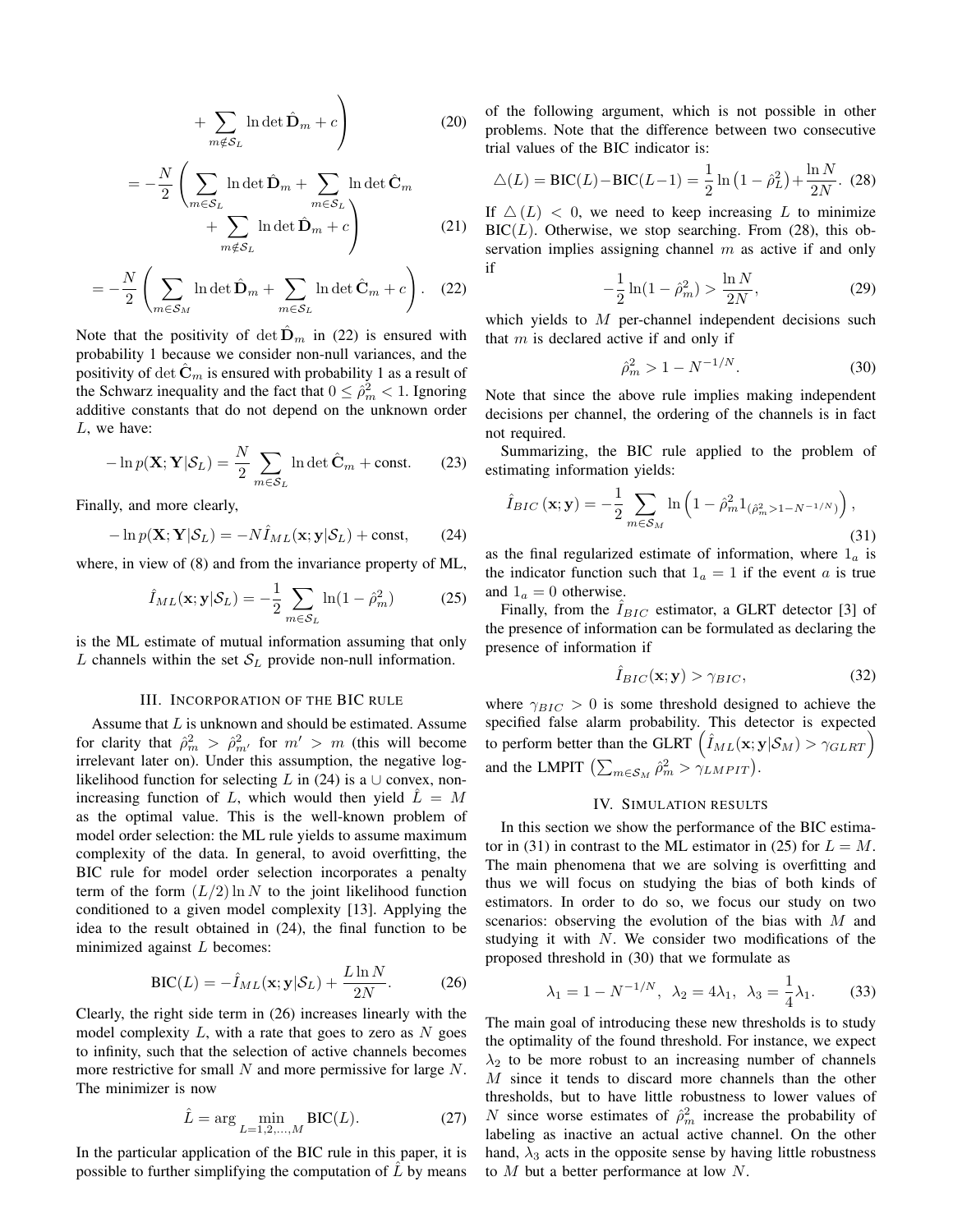We also defined the overall Pearson coefficients so that the mutual information is linear in terms of  $m = 0, ..., L - 1$ , the active channel identifier. In particular, the mutual information of each channel,  $I_m$ , is such that it satisfies

$$
I_m = C \left( 1 - \frac{m}{L} \right),\tag{34}
$$

where  $C$  is an arbitrary constant which can be computed by fixing the overall mutual information as

$$
I = \sum_{m \in S_L} I_m. \tag{35}
$$

For the first scenario we have performed two experiments with  $L = 20$  active channels and two different values of N and actual mutual information I. These experiments can be seen in Fig. 1, where we show that the ML estimator presents a bias that is directly proportional to the total space dimension, due to the extra bias that comes from the non-active channels, and that by estimating  $I_{BIC}$  it presents robustness to this effect. However, if we focus on the different variations of  $\lambda$ , we can see that the restrictive threshold  $\lambda_2$  is compensating the extra bias due to the noise by adding the contribution of fewer channels, but  $\lambda_3$  presents higher bias as the number of channels increases. Also, note that for the case of  $\lambda_3$  the estimator starts to approach the ML estimator, which means that the estimator bias tends to be linear with respect to the dimensionality for very small values of the threshold.



Fig. 1. Bias of the proposed estimator with three different thresholds compared with the ML estimate as a function of M.

On the other hand, the scenario depicted in Fig. 2 is handled in a similar way as the first one, where we fix  $L = 20$  and  $I =$ 3, but we consider an experiment with  $M = 1000$  and another with  $M = 100$ . In this figure we show that by using  $\lambda_1$  to estimate mutual information, the estimate converges faster to zero than the ML estimator. However, for  $M = 100$  we show that being restrictive with  $\lambda_3$  can be harmful if the environment has a moderated dimensionality, that is when the actual number of active channels is reasonably close to the total number of channels, so the optimal threshold  $\lambda_1$  or even more permissive ones as  $\lambda_2$  are encouraged.

Finally, we study the impact of the different thresholds in the overall estimation of channels for  $L = 20$ . This experiment can be seen in Fig. 3, where we can see that  $\lambda_2$  performs poorly when the mutual information is too low, and its convergence to the correct number of active channels is much slower than  $\lambda_1$ . Regarding  $\lambda_3$ , it is clear that it always detects more channels than necessary, explaining the increased bias in the previous



Fig. 2. Bias of the proposed estimator with three different thresholds compared with the ML estimate as a function of N.

experiments. To conclude,  $\lambda_1$  stabilizes the total number of active channels detected to the actual value  $L$ , but a limited number of samples  $N$  may induce an error in the detection, thus converging to a higher value than the actual one.



Fig. 3. Active channels detected with three different thresholds as a function of the mutual information value I, with  $L = 20$  and  $M = 100$ .

# V. CONCLUSIONS

In this paper we have shown that the problem of mutual information estimation for parallel independent channels can be improved by discarding the inactive channels following a given rule. This rule is based on the MDL principle, and it naturally determines an optimal threshold for determining which channels are active and which ones are not. Moreover, if this threshold is not followed, any variation may induce less robustness in terms of bias with respect to the total number of channels  $M$  or number of observations  $N$ . We have observed that in this particular problem it is possible to achieve a single channel criterion from a multi-channel approach. This feature is of great interest as single channel criteria are computationally less expensive than multi-channel processing.

In view of the proposed ideas, the natural extension of this work would be the case of general  $M_x \times M_y$  MIMO channels with low-rank  $L < \min(M_x, M_y)$ , with Gaussian inputs.